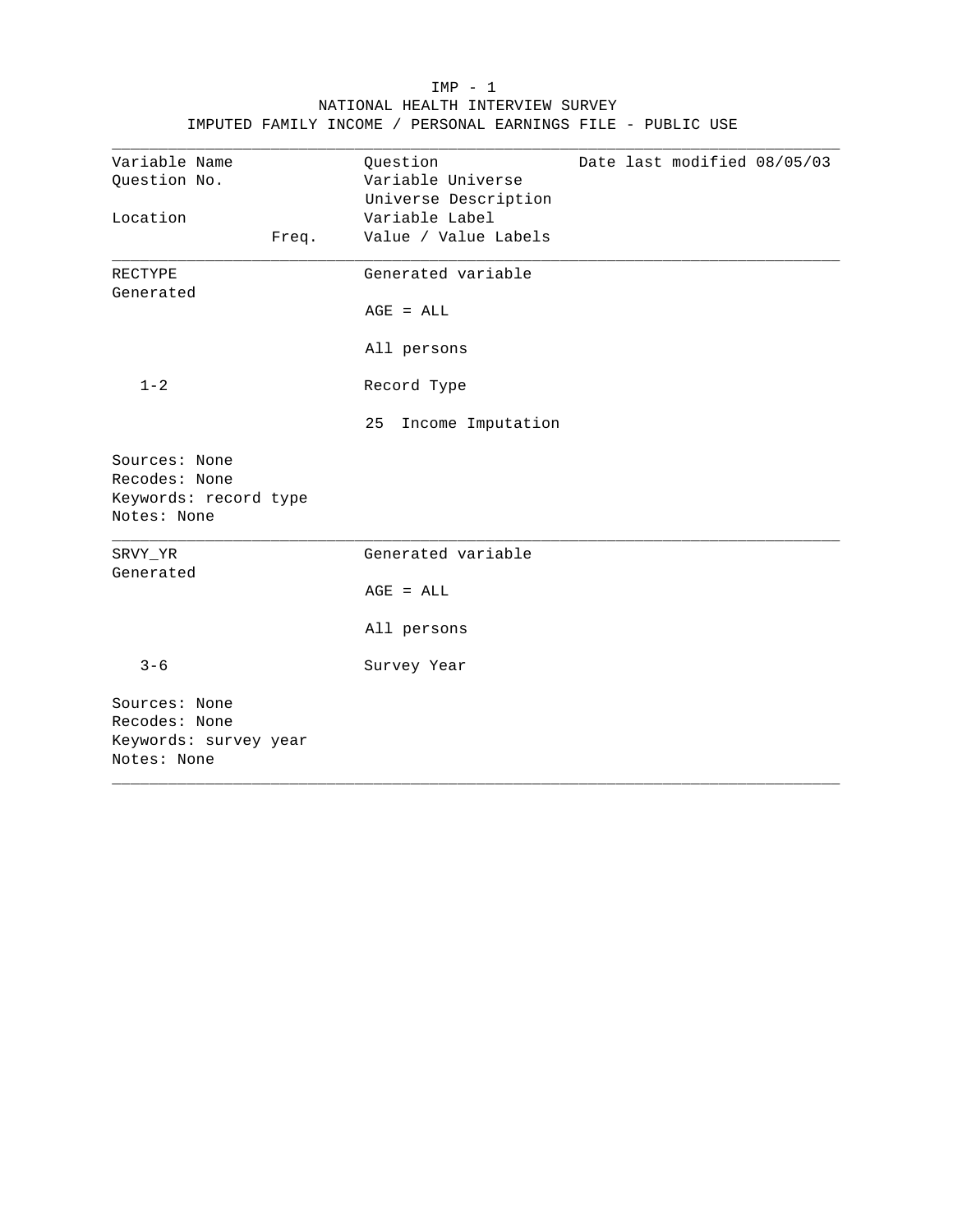|                                                              |       | IMPUTED FAMILY INCOME / PERSONAL EARNINGS FILE - PUBLIC USE                                                                    |
|--------------------------------------------------------------|-------|--------------------------------------------------------------------------------------------------------------------------------|
| Variable Name<br>Ouestion No.<br>Location                    | Freq. | Question<br>Date last modified 08/05/03<br>Variable Universe<br>Universe Description<br>Variable Label<br>Value / Value Labels |
|                                                              |       |                                                                                                                                |
| HHX<br>Generated                                             |       | Generated variable                                                                                                             |
|                                                              |       | $AGE = ALL$                                                                                                                    |
|                                                              |       | All persons                                                                                                                    |
| $7 - 12$                                                     |       | Household Serial Number                                                                                                        |
|                                                              |       |                                                                                                                                |
| Sources: None<br>Recodes: None<br>Keywords: household number |       | Notes: Use this variable to identify individual households.                                                                    |
| FMX                                                          |       | Generated variable                                                                                                             |
| Generated                                                    |       | $AGE = ALL$                                                                                                                    |
|                                                              |       | All persons                                                                                                                    |
| $13 - 14$                                                    |       | Family Serial Number                                                                                                           |
|                                                              |       | $01 - 30$<br>Family number 1 thru 30                                                                                           |

 IMP - 2 NATIONAL HEALTH INTERVIEW SURVEY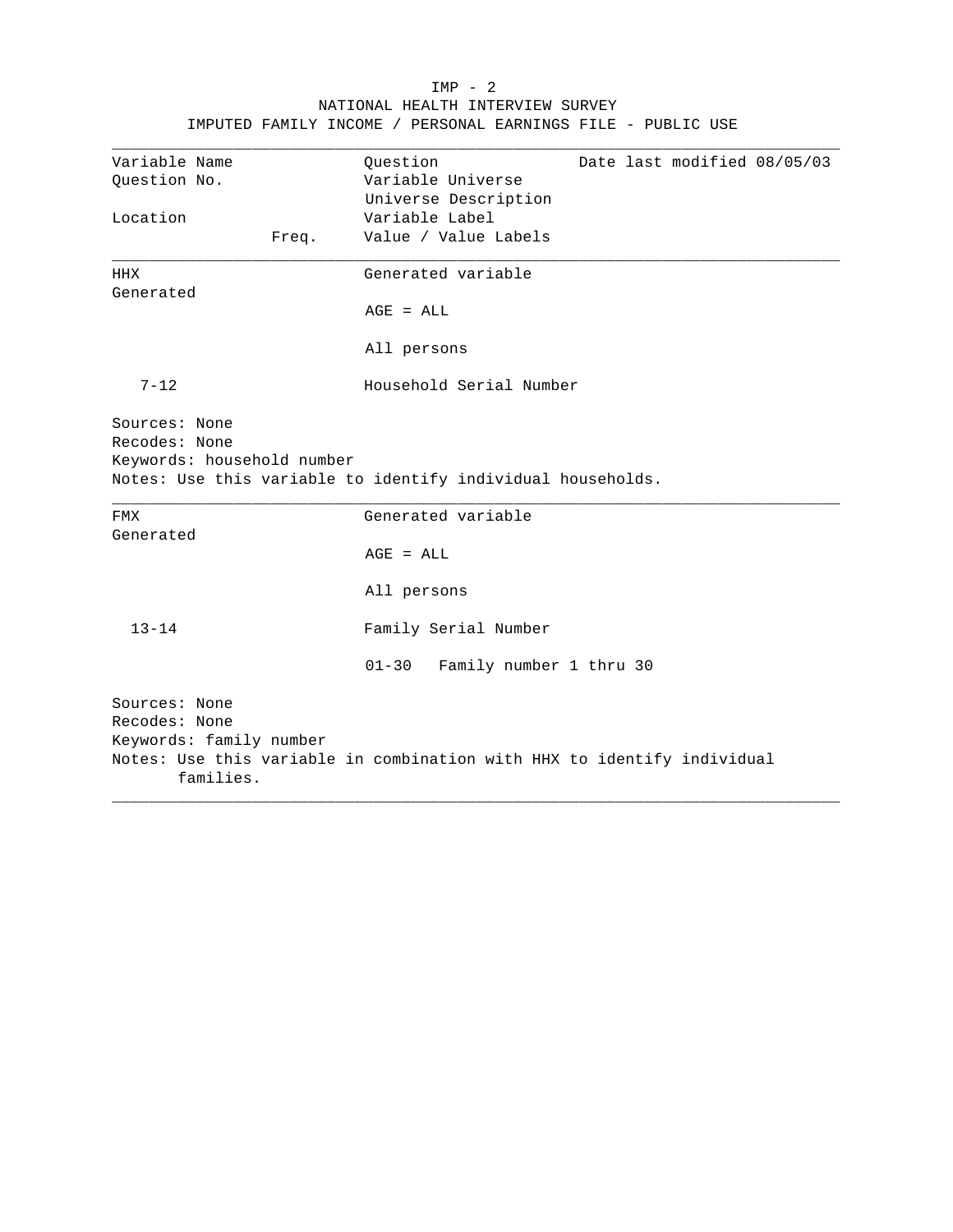| Variable Name                                  | Question<br>Date last modified 08/05/03                              |
|------------------------------------------------|----------------------------------------------------------------------|
| Ouestion No.                                   | Variable Universe                                                    |
|                                                | Universe Description                                                 |
| Location                                       | Variable Label                                                       |
| Freq.                                          | Value / Value Labels                                                 |
| <b>PX</b>                                      | Generated variable                                                   |
| Generated                                      |                                                                      |
|                                                | $AGE = ALL$                                                          |
|                                                | All persons                                                          |
| $15 - 16$                                      | Person Number                                                        |
|                                                | $01 - 30$<br>Person number 1 thru 30                                 |
| Sources: None<br>Recodes: None                 |                                                                      |
| Keywords: person number<br>individual persons. | Notes: Use this variable in combination with HHX and FMX to identify |
| IMPNUM                                         | Generated variable                                                   |
| Generated                                      | $AGE = ALL$                                                          |
|                                                | All persons                                                          |
| 17                                             | Imputation number                                                    |
|                                                | Imputation number 1-5<br>$1 - 5$                                     |

# $IMP - 3$ NATIONAL HEALTH INTERVIEW SURVEY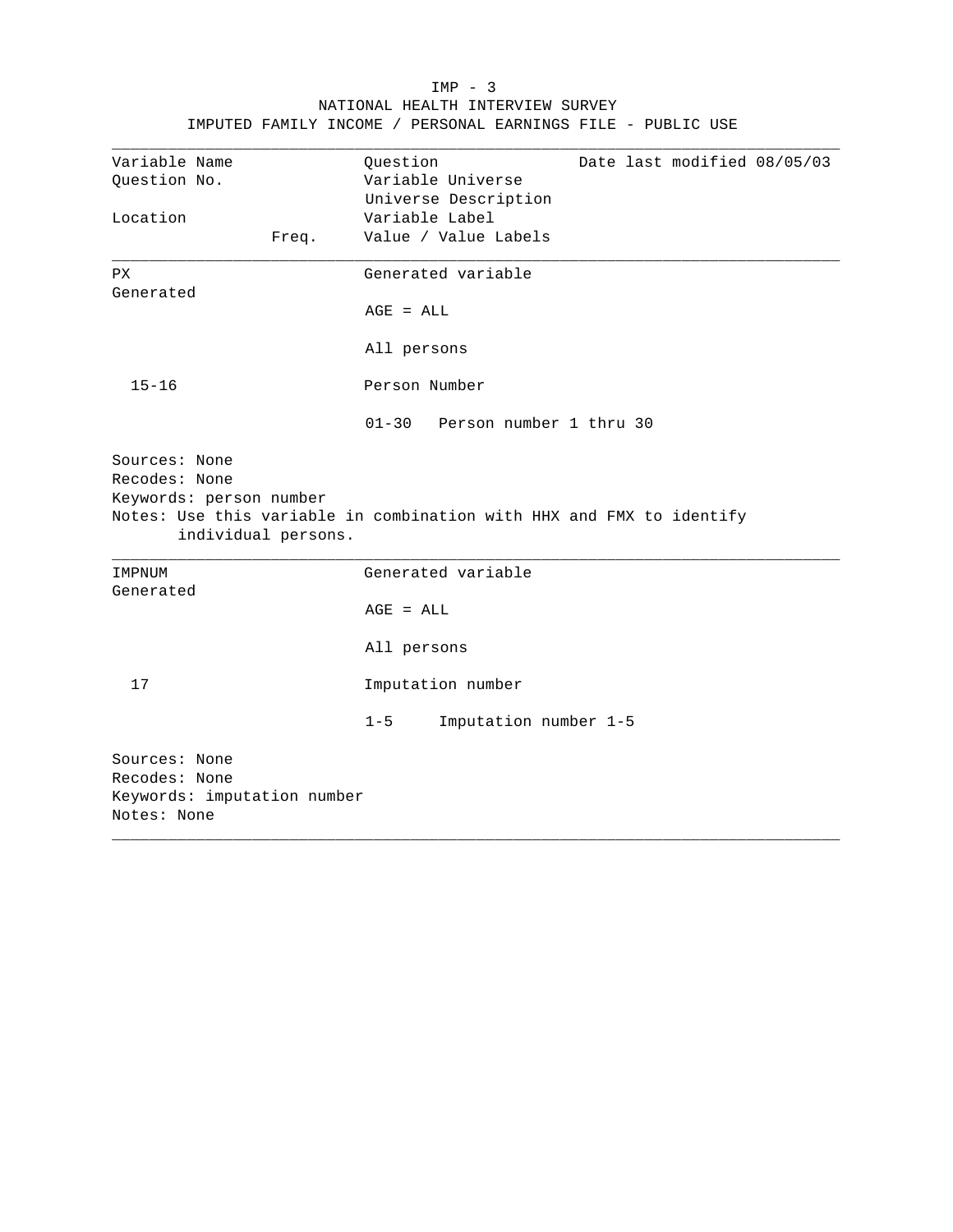|                                               | IMPUTED FAMILI INCOME / PERSONAL EARNINGS FILE - PUBLIC USE                                                                                        |  |  |  |  |
|-----------------------------------------------|----------------------------------------------------------------------------------------------------------------------------------------------------|--|--|--|--|
| Variable Name<br>Question No.                 | Ouestion<br>Date last modified 08/05/03<br>Variable Universe                                                                                       |  |  |  |  |
|                                               | Universe Description                                                                                                                               |  |  |  |  |
| Location                                      | Variable Label                                                                                                                                     |  |  |  |  |
| Freq.                                         | Value / Value Labels                                                                                                                               |  |  |  |  |
| INCGRP F<br>Generated                         | Generated variable                                                                                                                                 |  |  |  |  |
|                                               | $AGE = ALL$                                                                                                                                        |  |  |  |  |
|                                               | All persons                                                                                                                                        |  |  |  |  |
| 18                                            | Family income group imputation flag                                                                                                                |  |  |  |  |
|                                               | Reported<br>0                                                                                                                                      |  |  |  |  |
|                                               | Imputed; no information<br>$\mathbf{1}$                                                                                                            |  |  |  |  |
|                                               | 2<br>Imputed; 2-category income reported                                                                                                           |  |  |  |  |
| Sources: None                                 |                                                                                                                                                    |  |  |  |  |
| Recodes: None                                 |                                                                                                                                                    |  |  |  |  |
| Keywords: family income group imputation flag |                                                                                                                                                    |  |  |  |  |
|                                               | Notes: Total combined family income group imputation flag values: 0 -- if<br>family income group is based on reported data (either exact income or |  |  |  |  |
|                                               | 44-category income group); 1 -- if family income group is based on                                                                                 |  |  |  |  |
|                                               | imputed family income because family income group was unknown (no                                                                                  |  |  |  |  |
|                                               | information reported); 2 -- if family income group is based on imputed                                                                             |  |  |  |  |
|                                               | family income because 11-category income group was unknown (2-category                                                                             |  |  |  |  |
| income information was reported).             |                                                                                                                                                    |  |  |  |  |
|                                               |                                                                                                                                                    |  |  |  |  |

### IMP - 4 NATIONAL HEALTH INTERVIEW SURVEY IMPUTED FAMILY INCOME / PERSONAL EARNINGS FILE - PUBLIC USE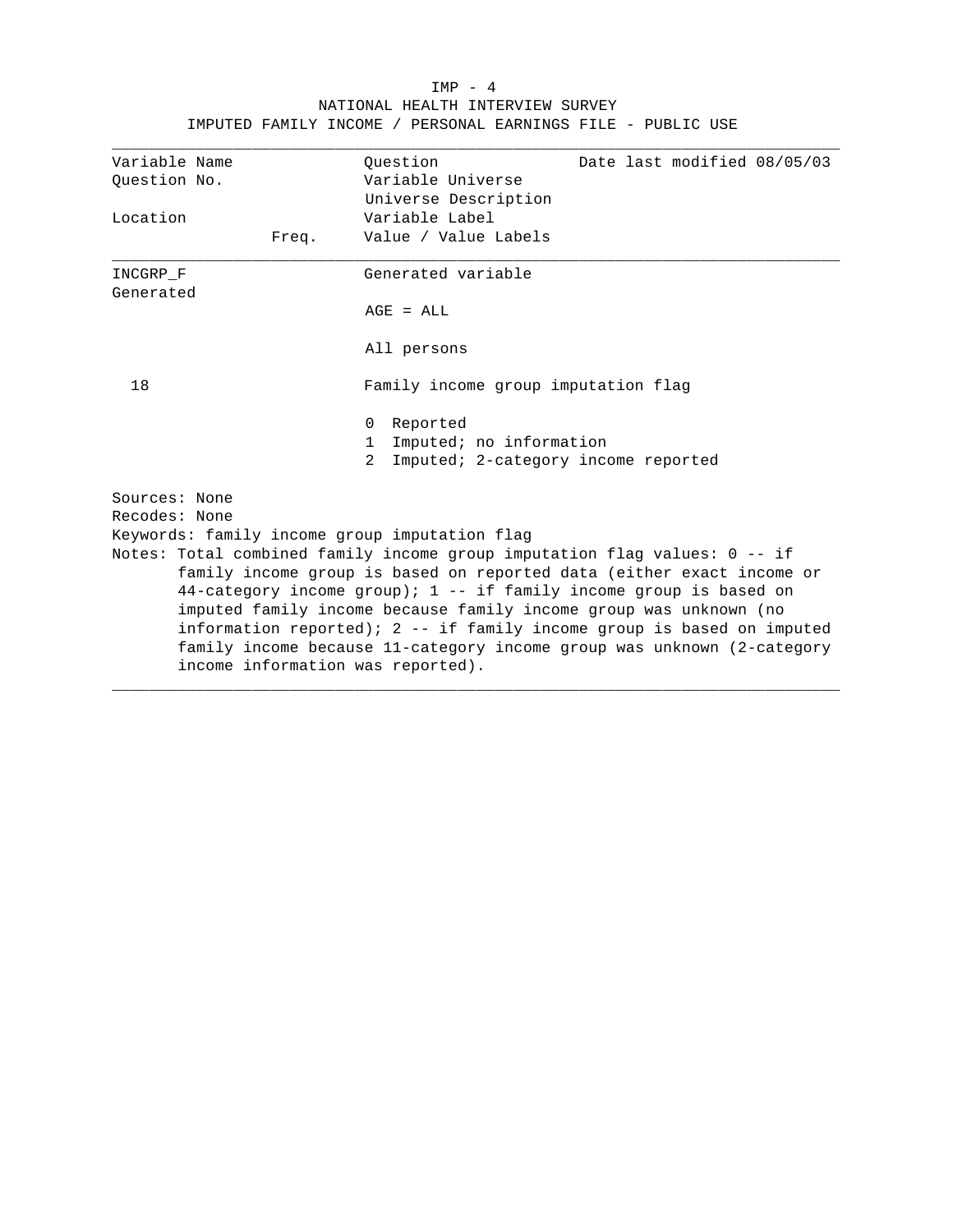| Ouestion No.<br>Location      | Variable Universe<br>Universe Description<br>Variable Label                   |
|-------------------------------|-------------------------------------------------------------------------------|
|                               |                                                                               |
|                               |                                                                               |
|                               |                                                                               |
| Freq.                         | Value / Value Labels                                                          |
| INCGRP I                      | Recode                                                                        |
| FIN Recode                    |                                                                               |
|                               | $AGE = ALL$                                                                   |
|                               | All persons                                                                   |
| $19 - 20$                     | Total combined family income (grouped)                                        |
|                               | 01<br>$0 - $4999$                                                             |
|                               | 02<br>$$5000-S9999$                                                           |
|                               | 03<br>$$10000 - $14999$                                                       |
|                               | \$15000-\$19999<br>04                                                         |
|                               | 05<br>$$20000 - $24999$                                                       |
|                               | 06<br>$$25000 - $34999$                                                       |
|                               | 07<br>$$35000 - $44999$                                                       |
|                               | 08<br>$$45000 - $54999$                                                       |
|                               | \$55000-\$64999<br>09                                                         |
|                               | \$65000-\$74999<br>10                                                         |
|                               | \$75000 and over<br>11                                                        |
| Sources: FAMINC_I             |                                                                               |
| Recodes: None                 |                                                                               |
| Keywords: family income group |                                                                               |
|                               | Notes: The family's value for this variable is assigned to each member of the |
|                               | family, thus making it a person-level variable.                               |

## IMP - 5 NATIONAL HEALTH INTERVIEW SURVEY IMPUTED FAMILY INCOME / PERSONAL EARNINGS FILE - PUBLIC USE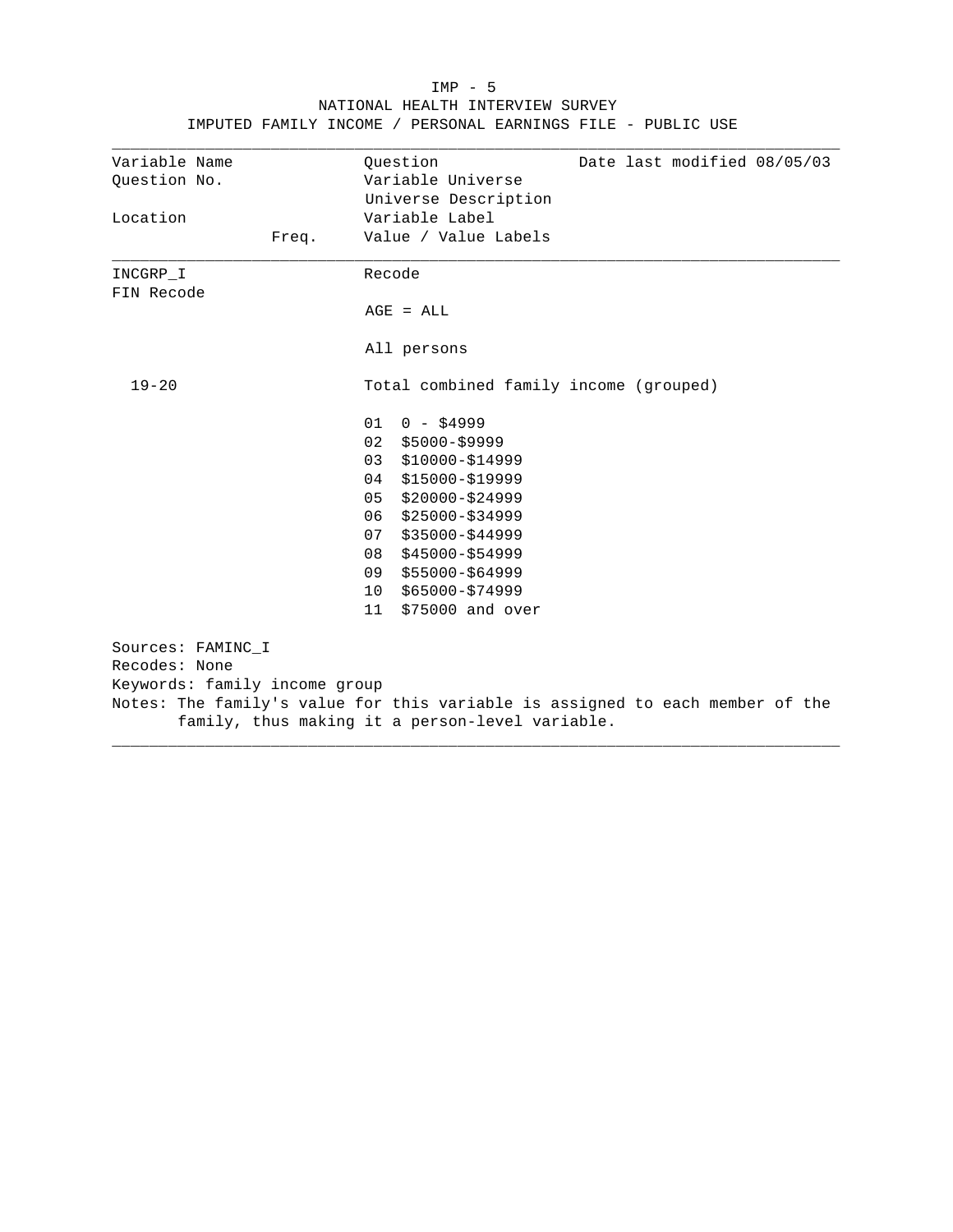| Variable Name<br>Ouestion<br>Date last modified 08/05/03<br>Variable Universe<br>Question No.<br>Universe Description<br>Variable Label<br>Location<br>Value / Value Labels<br>Freq.<br>Generated variable<br>RAT CATF<br>Generated<br>$AGE = ALL$<br>All persons<br>21<br>Poverty ratio category imputation flag<br>Based on reported income<br>0<br>Imputed; no information<br>$\mathbf{1}$<br>Imputed; 2-category income reported<br>2<br>3<br>Imputed; 44-category income reported<br>Undefinable<br>5<br>Sources: None<br>Recodes: None<br>Keywords: Ratio of family income to poverty threshold imputation flag |  |  |  |  |  |
|-----------------------------------------------------------------------------------------------------------------------------------------------------------------------------------------------------------------------------------------------------------------------------------------------------------------------------------------------------------------------------------------------------------------------------------------------------------------------------------------------------------------------------------------------------------------------------------------------------------------------|--|--|--|--|--|
|                                                                                                                                                                                                                                                                                                                                                                                                                                                                                                                                                                                                                       |  |  |  |  |  |
|                                                                                                                                                                                                                                                                                                                                                                                                                                                                                                                                                                                                                       |  |  |  |  |  |
|                                                                                                                                                                                                                                                                                                                                                                                                                                                                                                                                                                                                                       |  |  |  |  |  |
|                                                                                                                                                                                                                                                                                                                                                                                                                                                                                                                                                                                                                       |  |  |  |  |  |
|                                                                                                                                                                                                                                                                                                                                                                                                                                                                                                                                                                                                                       |  |  |  |  |  |
|                                                                                                                                                                                                                                                                                                                                                                                                                                                                                                                                                                                                                       |  |  |  |  |  |
|                                                                                                                                                                                                                                                                                                                                                                                                                                                                                                                                                                                                                       |  |  |  |  |  |
|                                                                                                                                                                                                                                                                                                                                                                                                                                                                                                                                                                                                                       |  |  |  |  |  |
|                                                                                                                                                                                                                                                                                                                                                                                                                                                                                                                                                                                                                       |  |  |  |  |  |
|                                                                                                                                                                                                                                                                                                                                                                                                                                                                                                                                                                                                                       |  |  |  |  |  |
|                                                                                                                                                                                                                                                                                                                                                                                                                                                                                                                                                                                                                       |  |  |  |  |  |
|                                                                                                                                                                                                                                                                                                                                                                                                                                                                                                                                                                                                                       |  |  |  |  |  |
|                                                                                                                                                                                                                                                                                                                                                                                                                                                                                                                                                                                                                       |  |  |  |  |  |
|                                                                                                                                                                                                                                                                                                                                                                                                                                                                                                                                                                                                                       |  |  |  |  |  |
|                                                                                                                                                                                                                                                                                                                                                                                                                                                                                                                                                                                                                       |  |  |  |  |  |
|                                                                                                                                                                                                                                                                                                                                                                                                                                                                                                                                                                                                                       |  |  |  |  |  |
|                                                                                                                                                                                                                                                                                                                                                                                                                                                                                                                                                                                                                       |  |  |  |  |  |
|                                                                                                                                                                                                                                                                                                                                                                                                                                                                                                                                                                                                                       |  |  |  |  |  |
| Notes: Ratio of family income to poverty threshold imputation flag values: 0 -                                                                                                                                                                                                                                                                                                                                                                                                                                                                                                                                        |  |  |  |  |  |
| if ratio was calculated based on reported exact family income; 1 - if                                                                                                                                                                                                                                                                                                                                                                                                                                                                                                                                                 |  |  |  |  |  |
| ratio was calculated based on imputed family income because exact                                                                                                                                                                                                                                                                                                                                                                                                                                                                                                                                                     |  |  |  |  |  |
| family income was not reported (no information reported); 2 - if ratio                                                                                                                                                                                                                                                                                                                                                                                                                                                                                                                                                |  |  |  |  |  |
| was calculated based on imputed family income because exact family                                                                                                                                                                                                                                                                                                                                                                                                                                                                                                                                                    |  |  |  |  |  |
| income was not reported (2-category income information was reported); 3                                                                                                                                                                                                                                                                                                                                                                                                                                                                                                                                               |  |  |  |  |  |
| - if ratio was calculated based on imputed family income because exact                                                                                                                                                                                                                                                                                                                                                                                                                                                                                                                                                |  |  |  |  |  |
| family income was not reported (44-category income information was                                                                                                                                                                                                                                                                                                                                                                                                                                                                                                                                                    |  |  |  |  |  |
| $reported)$ ; 5 - (see RAT CATI notes)                                                                                                                                                                                                                                                                                                                                                                                                                                                                                                                                                                                |  |  |  |  |  |

## IMP - 6 NATIONAL HEALTH INTERVIEW SURVEY IMPUTED FAMILY INCOME / PERSONAL EARNINGS FILE - PUBLIC USE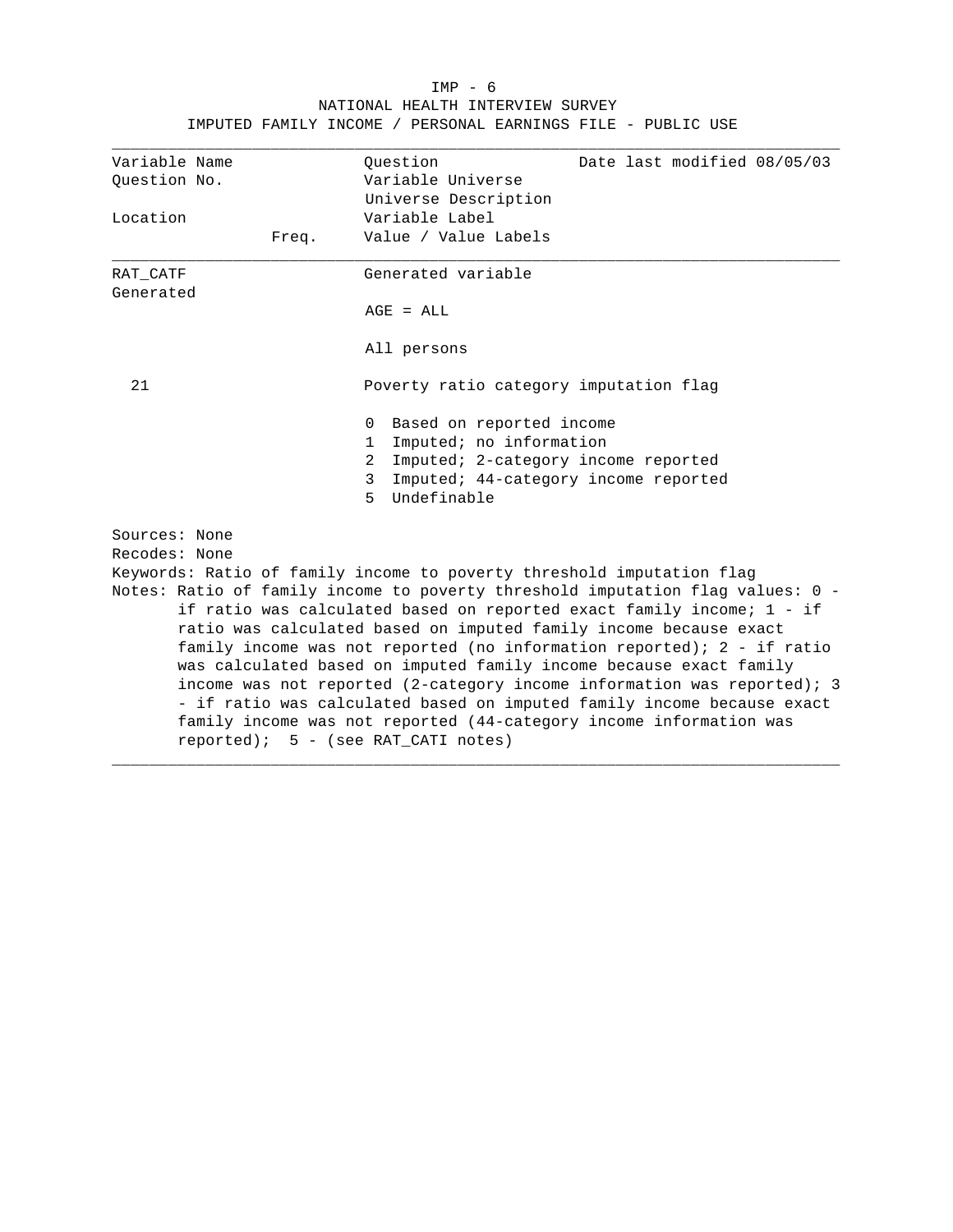|                                                       | TMPOIED FAMILLI INCOME / PERSONAL EARNINGS FILE - PUBLIC                                                                                                                                                                                                                                                                                                           |
|-------------------------------------------------------|--------------------------------------------------------------------------------------------------------------------------------------------------------------------------------------------------------------------------------------------------------------------------------------------------------------------------------------------------------------------|
| Variable Name<br>Question No.                         | Question<br>Date last modified 08/05/03<br>Variable Universe<br>Universe Description                                                                                                                                                                                                                                                                               |
| Location                                              | Variable Label                                                                                                                                                                                                                                                                                                                                                     |
| Freq.                                                 | Value / Value Labels                                                                                                                                                                                                                                                                                                                                               |
| RAT CATI                                              | Recode                                                                                                                                                                                                                                                                                                                                                             |
| FIN Recode                                            |                                                                                                                                                                                                                                                                                                                                                                    |
|                                                       | $AGE = ALL$                                                                                                                                                                                                                                                                                                                                                        |
|                                                       | All persons                                                                                                                                                                                                                                                                                                                                                        |
| $22 - 23$                                             | Ratio of fam inc to pov threshold group                                                                                                                                                                                                                                                                                                                            |
|                                                       | 01 Under .50                                                                                                                                                                                                                                                                                                                                                       |
|                                                       | 02 .50 to .74                                                                                                                                                                                                                                                                                                                                                      |
|                                                       | 03 .75 to .99                                                                                                                                                                                                                                                                                                                                                      |
|                                                       | 04 1.00 to 1.24                                                                                                                                                                                                                                                                                                                                                    |
|                                                       | 05<br>1.25 to 1.49                                                                                                                                                                                                                                                                                                                                                 |
|                                                       | 06<br>1.50 to 1.74                                                                                                                                                                                                                                                                                                                                                 |
|                                                       | 07<br>1.75 to 1.99                                                                                                                                                                                                                                                                                                                                                 |
|                                                       | 08<br>2.00 to 2.49                                                                                                                                                                                                                                                                                                                                                 |
|                                                       | 09 2.50 to 2.99                                                                                                                                                                                                                                                                                                                                                    |
|                                                       | 10 3.00 to 3.49                                                                                                                                                                                                                                                                                                                                                    |
|                                                       | 11 3.50 to 3.99                                                                                                                                                                                                                                                                                                                                                    |
|                                                       | 12 4.00 to 4.49                                                                                                                                                                                                                                                                                                                                                    |
|                                                       | 13 4.50 to 4.99                                                                                                                                                                                                                                                                                                                                                    |
|                                                       | 14 5.00 and over                                                                                                                                                                                                                                                                                                                                                   |
|                                                       | 96 Undefinable                                                                                                                                                                                                                                                                                                                                                     |
| Sources: FAMINC_I; FM_SIZE; NUM_KIDS<br>Recodes: None |                                                                                                                                                                                                                                                                                                                                                                    |
| Keywords: income, poverty                             |                                                                                                                                                                                                                                                                                                                                                                    |
|                                                       | Notes: The family's value for this variable is assigned to each member of the<br>family, thus making it a person-level variable. The "Undefinable"<br>cases consist of families where the number of children under age 18 in<br>the family is equivalent to the number of family members. Published<br>poverty thresholds from the Census Bureau are used in these |
| calculations.                                         |                                                                                                                                                                                                                                                                                                                                                                    |

#### IMP - 7 NATIONAL HEALTH INTERVIEW SURVEY IMPUTED FAMILY INCOME / PERSONAL EARNINGS FILE - PUBLIC USE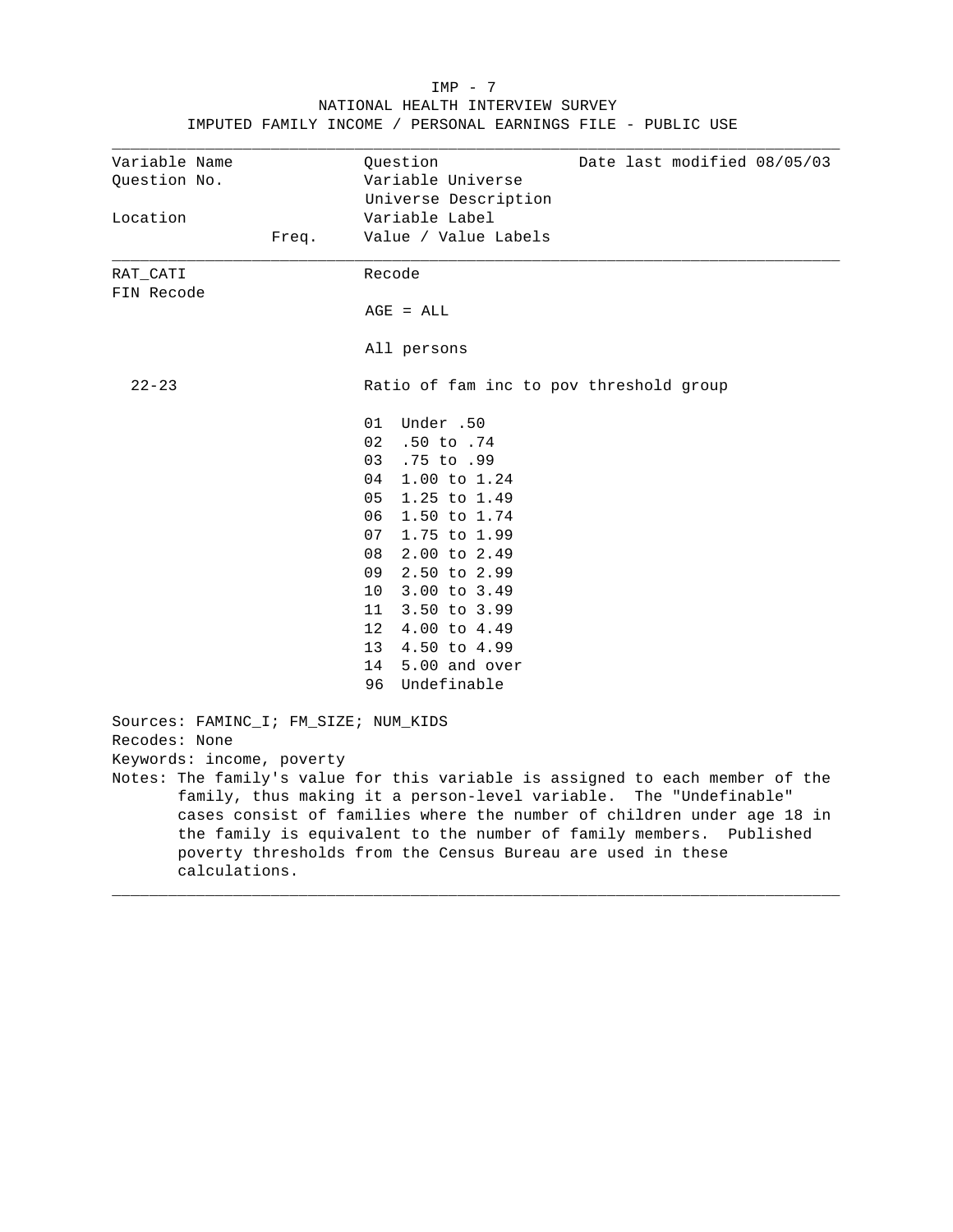| IMPUTED FAMILY INCOME / PERSONAL EARNINGS FILE - PUBLIC USE<br>Date last modified 08/05/03<br>Variable Name<br>Ouestion |
|-------------------------------------------------------------------------------------------------------------------------|
|                                                                                                                         |
|                                                                                                                         |
| Variable Universe<br>Ouestion No.                                                                                       |
| Universe Description                                                                                                    |
| Variable Label<br>Location                                                                                              |
| Value / Value Labels<br>Freq.                                                                                           |
| Generated variable<br>EMPLOY F<br>Generated                                                                             |
| $AGE = 18+$                                                                                                             |
| Persons 18+ years                                                                                                       |
| 24<br>Employment status imputation flag                                                                                 |
| Not imputed<br>$\Omega$                                                                                                 |
| Imputed<br>$\mathbf{1}$                                                                                                 |
| <blank: in="" not="" universe=""></blank:>                                                                              |
| Sources: AGE, DOINGLW, WRKLYR<br>Recodes: None                                                                          |
| Keywords: employment status imputation flag                                                                             |
| Notes: In 1997-2000 persons age 18 and above (adults) had known employment                                              |
| status if they were working at a job or business last week or not                                                       |
| working last week and reported their last year's work-for-pay status.                                                   |

Starting in 2001 adults had known employment status if they reported their last year's work-for-pay status. The employment status of the rest of the adults was imputed.

\_\_\_\_\_\_\_\_\_\_\_\_\_\_\_\_\_\_\_\_\_\_\_\_\_\_\_\_\_\_\_\_\_\_\_\_\_\_\_\_\_\_\_\_\_\_\_\_\_\_\_\_\_\_\_\_\_\_\_\_\_\_\_\_\_\_\_\_\_\_\_\_\_\_\_\_\_\_

# IMP - 8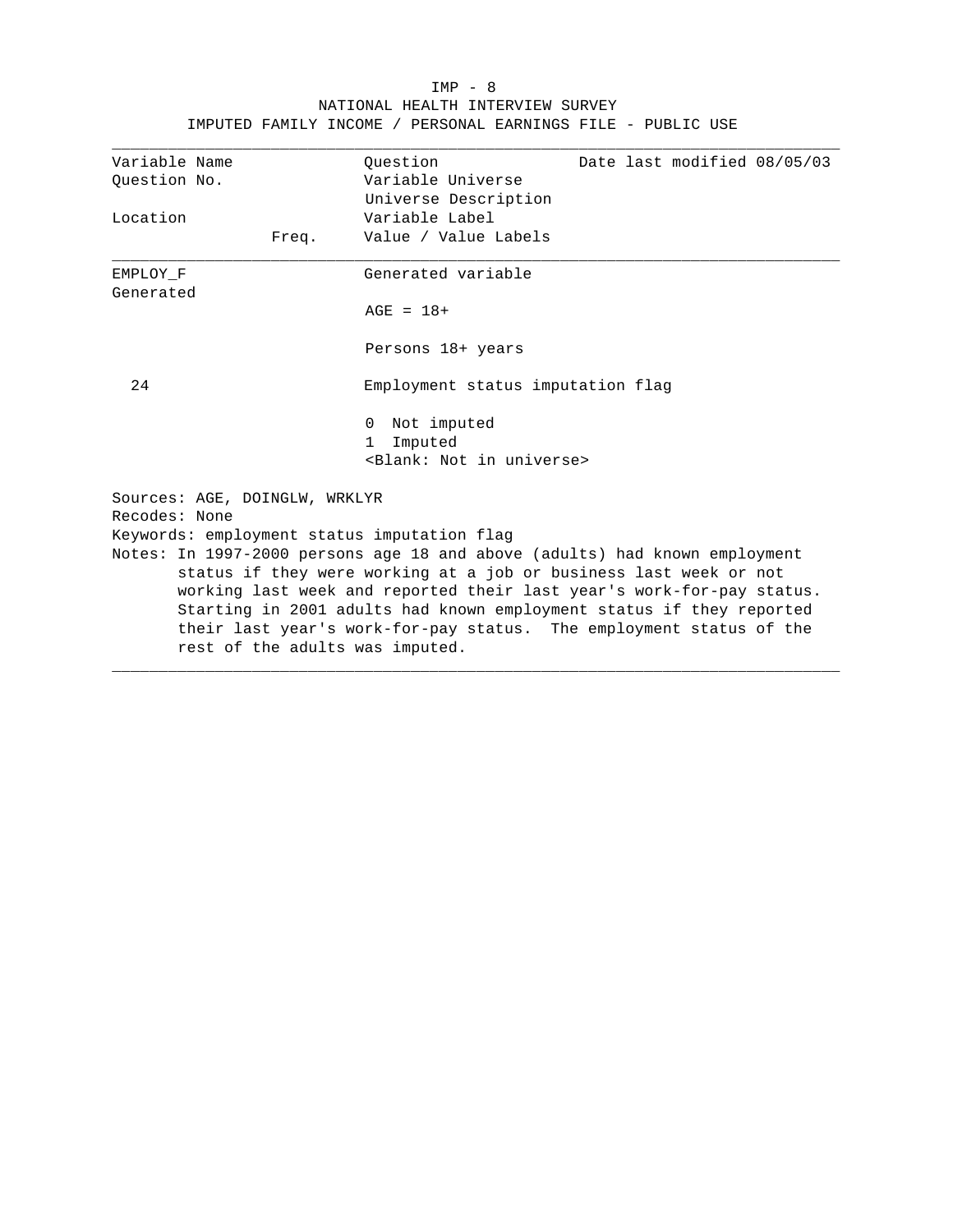# IMP - 9 NATIONAL HEALTH INTERVIEW SURVEY IMPUTED FAMILY INCOME / PERSONAL EARNINGS FILE - PUBLIC USE

| Variable Name                                                                                                                                                                                                                                                                                               |                                             | Ouestion                                                        | Date last modified 08/05/03                                                                                                               |  |  |  |  |
|-------------------------------------------------------------------------------------------------------------------------------------------------------------------------------------------------------------------------------------------------------------------------------------------------------------|---------------------------------------------|-----------------------------------------------------------------|-------------------------------------------------------------------------------------------------------------------------------------------|--|--|--|--|
| Ouestion No.                                                                                                                                                                                                                                                                                                |                                             | Variable Universe                                               |                                                                                                                                           |  |  |  |  |
|                                                                                                                                                                                                                                                                                                             |                                             | Universe Description                                            |                                                                                                                                           |  |  |  |  |
| Location                                                                                                                                                                                                                                                                                                    |                                             | Variable Label                                                  |                                                                                                                                           |  |  |  |  |
|                                                                                                                                                                                                                                                                                                             | Freq.                                       | Value / Value Labels                                            |                                                                                                                                           |  |  |  |  |
| EMPLOY I                                                                                                                                                                                                                                                                                                    |                                             | Recode                                                          |                                                                                                                                           |  |  |  |  |
| FSD Recode                                                                                                                                                                                                                                                                                                  |                                             |                                                                 |                                                                                                                                           |  |  |  |  |
|                                                                                                                                                                                                                                                                                                             |                                             | $AGE = 18+$                                                     |                                                                                                                                           |  |  |  |  |
|                                                                                                                                                                                                                                                                                                             |                                             | Persons 18+ years                                               |                                                                                                                                           |  |  |  |  |
| 25                                                                                                                                                                                                                                                                                                          |                                             | Person's employment status                                      |                                                                                                                                           |  |  |  |  |
|                                                                                                                                                                                                                                                                                                             |                                             | Employed<br>$\mathbf{1}$                                        |                                                                                                                                           |  |  |  |  |
|                                                                                                                                                                                                                                                                                                             |                                             | 2 Not employed                                                  |                                                                                                                                           |  |  |  |  |
|                                                                                                                                                                                                                                                                                                             |                                             | <blank: in="" not="" universe=""></blank:>                      |                                                                                                                                           |  |  |  |  |
|                                                                                                                                                                                                                                                                                                             |                                             | Sources: AGE, DOINGLW, WRKLYR, imputed employment status        |                                                                                                                                           |  |  |  |  |
| Recodes: None                                                                                                                                                                                                                                                                                               |                                             |                                                                 |                                                                                                                                           |  |  |  |  |
|                                                                                                                                                                                                                                                                                                             | Keywords: employment status; earning status |                                                                 |                                                                                                                                           |  |  |  |  |
| Notes: Persons age 18 and above (adults): In 1997-2000, 1 -- if working at a<br>job or business last week (DOINGLW = 1) or did not work last week but<br>worked for pay last year (WRKLYR = 1) or imputed as employed; $2 - - i f$<br>not working at a job or business last week (DOINGLW ne 1) and did not |                                             |                                                                 |                                                                                                                                           |  |  |  |  |
|                                                                                                                                                                                                                                                                                                             | employed.                                   | 2001, 1 -- if worked for pay last year (WRKLYR=1) or imputed as | work for pay last year (WRKLYR = 2), or imputed as not employed. In<br>employed; 2 -- if did not work for pay last year or imputed as not |  |  |  |  |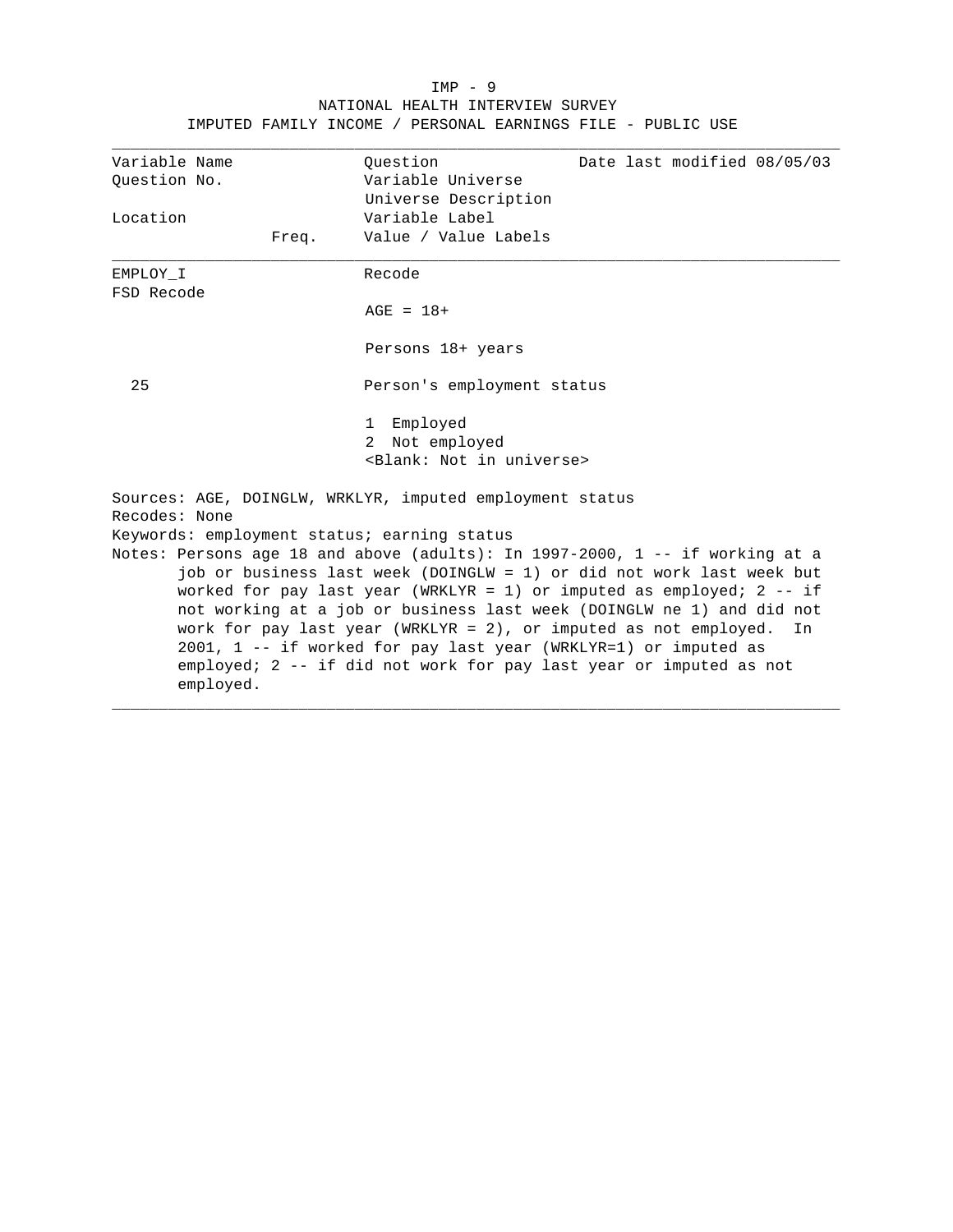|                              |                          |       | IMPUTED FAMILY INCOME / PERSONAL EARNINGS FILE - PUBLIC USE                                                                                                                                                                                                                                                |
|------------------------------|--------------------------|-------|------------------------------------------------------------------------------------------------------------------------------------------------------------------------------------------------------------------------------------------------------------------------------------------------------------|
| Variable Name                |                          |       | Ouestion<br>Date last modified 08/05/03                                                                                                                                                                                                                                                                    |
| Question No.                 |                          |       | Variable Universe                                                                                                                                                                                                                                                                                          |
|                              |                          |       | Universe Description                                                                                                                                                                                                                                                                                       |
| Location                     |                          |       | Variable Label                                                                                                                                                                                                                                                                                             |
|                              |                          | Freq. | Value / Value Labels                                                                                                                                                                                                                                                                                       |
| ERNYR F                      |                          |       | Generated variable                                                                                                                                                                                                                                                                                         |
| Generated                    |                          |       | $AGE = 18 + and EMPLOY_I = 1$                                                                                                                                                                                                                                                                              |
|                              |                          |       | In 1997-2000, persons $18+:$ working at a job or<br>business last week; or did not work last week but<br>worked for pay last year; or employment status is<br>imputed to be employed for pay. In 2001, persons<br>18+: worked for pay last year; or employment<br>status is imputed to be employed for pay |
| 26                           |                          |       | Person's earnings imputation flag                                                                                                                                                                                                                                                                          |
|                              |                          |       | Reported<br>0<br>Imputed<br>1<br><blank: in="" not="" universe=""></blank:>                                                                                                                                                                                                                                |
| Recodes: None<br>Notes: None | Sources: ERNYR, EMPLOY F |       | Keywords: income earned imputation flag                                                                                                                                                                                                                                                                    |

 IMP - 10 NATIONAL HEALTH INTERVIEW SURVEY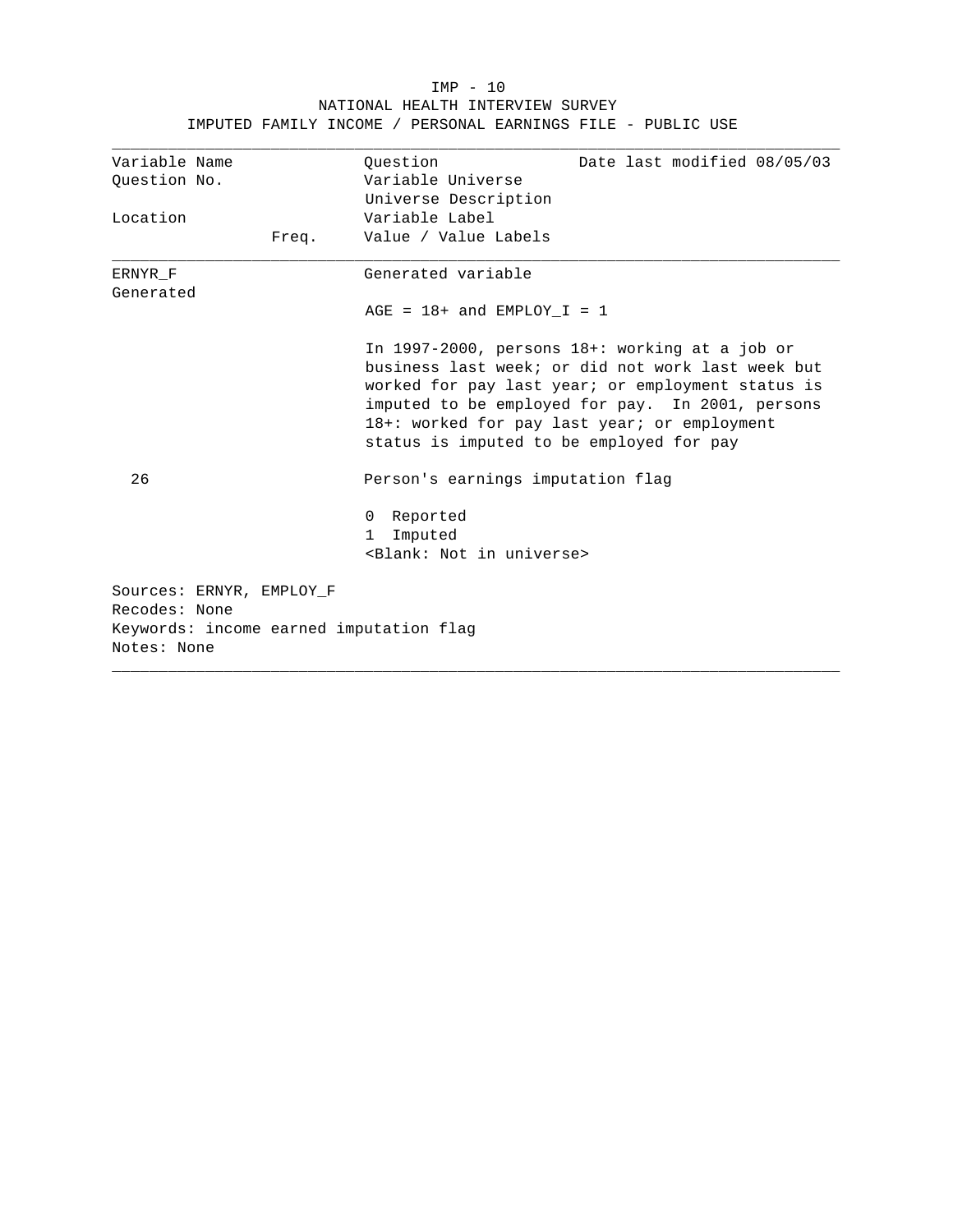| Variable Name                                 | Question<br>Date last modified 08/05/03                                                                                                                                                                                                                                                                 |  |  |  |  |
|-----------------------------------------------|---------------------------------------------------------------------------------------------------------------------------------------------------------------------------------------------------------------------------------------------------------------------------------------------------------|--|--|--|--|
| Ouestion No.                                  | Variable Universe                                                                                                                                                                                                                                                                                       |  |  |  |  |
|                                               | Universe Description                                                                                                                                                                                                                                                                                    |  |  |  |  |
| Location                                      | Variable Label                                                                                                                                                                                                                                                                                          |  |  |  |  |
| Freq.                                         | Value / Value Labels                                                                                                                                                                                                                                                                                    |  |  |  |  |
| ERNYRG I                                      | Recode                                                                                                                                                                                                                                                                                                  |  |  |  |  |
| FSD Recode                                    |                                                                                                                                                                                                                                                                                                         |  |  |  |  |
|                                               | $AGE = 18 + and EMPLOY_I = 1$                                                                                                                                                                                                                                                                           |  |  |  |  |
|                                               | In 1997-2000, persons 18+: working at a job or<br>business last week; or did not work last week but<br>worked for pay last year; or employment status is<br>imputed to be working for pay. In 2001, persons<br>18+: worked for pay last year; or employment<br>status is imputed to be employed for pay |  |  |  |  |
| $27 - 28$                                     | Total earnings in last year (grouped)                                                                                                                                                                                                                                                                   |  |  |  |  |
|                                               | 01<br>$$1 - $4999$                                                                                                                                                                                                                                                                                      |  |  |  |  |
|                                               | 02<br>$$5000-S9999$                                                                                                                                                                                                                                                                                     |  |  |  |  |
|                                               | 03<br>$$10000 - $14999$                                                                                                                                                                                                                                                                                 |  |  |  |  |
|                                               | 04<br>\$15000-\$19999                                                                                                                                                                                                                                                                                   |  |  |  |  |
|                                               | 05<br>$$20000 - $24999$                                                                                                                                                                                                                                                                                 |  |  |  |  |
|                                               | 06<br>$$25000 - $34999$                                                                                                                                                                                                                                                                                 |  |  |  |  |
|                                               | \$35000-\$44999<br>07                                                                                                                                                                                                                                                                                   |  |  |  |  |
|                                               | \$45000-\$54999<br>08                                                                                                                                                                                                                                                                                   |  |  |  |  |
|                                               | 09<br>\$55000-\$64999                                                                                                                                                                                                                                                                                   |  |  |  |  |
|                                               | \$65000-\$74999<br>10                                                                                                                                                                                                                                                                                   |  |  |  |  |
|                                               | \$75000 and over<br>11                                                                                                                                                                                                                                                                                  |  |  |  |  |
| Sources: ERNYR I<br>Recodes: None             |                                                                                                                                                                                                                                                                                                         |  |  |  |  |
| Keywords: income earned; last year's earnings |                                                                                                                                                                                                                                                                                                         |  |  |  |  |
|                                               | Notes: Total earnings in last year refers to person's total earnings in                                                                                                                                                                                                                                 |  |  |  |  |
| imputation flag.                              | calendar year prior to the year of interview. See ERNYR_F for                                                                                                                                                                                                                                           |  |  |  |  |

#### IMP - 11 NATIONAL HEALTH INTERVIEW SURVEY IMPUTED FAMILY INCOME / PERSONAL EARNINGS FILE - PUBLIC USE